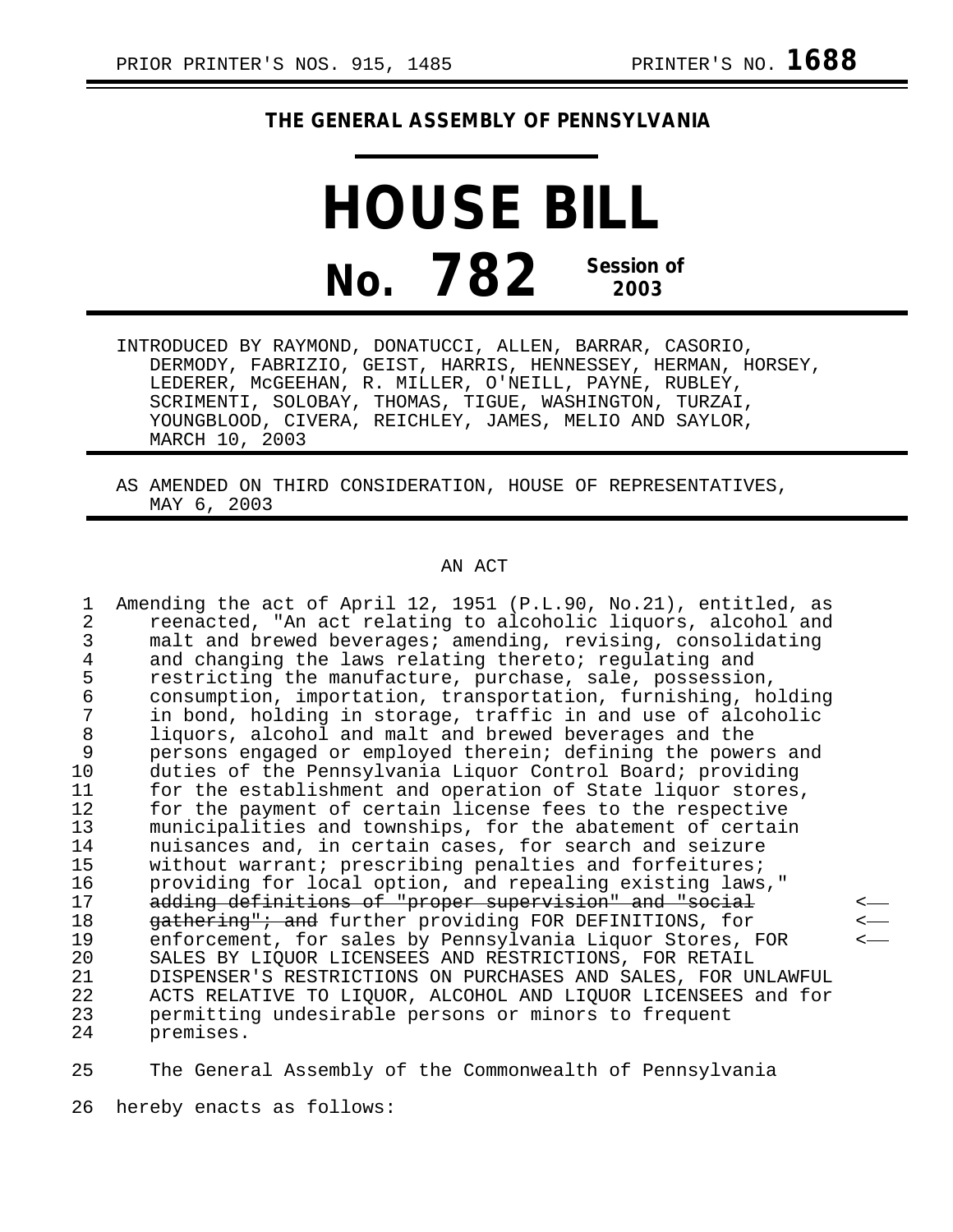1 Section 1. S<del>ection</del> THE DEFINITION OF "ELIGIBLE ENTITY" IN <-2 SECTION 102 of the act of April 12, 1951 (P.L.90, No.21), known 3 as the Liquor Code, reenacted and amended June 29, 1987 (P.L.32, 4 No.14), DEFINITION ADDED DECEMBER 9, 2002 (P.L.1653, NO.212), IS < 5 AMENDED AND THE SECTION is amended by adding definitions to 6 read:

7 Section 102. Definitions.--The following words or phrases, 8 unless the context clearly indicates otherwise, shall have the 9 meanings ascribed to them in this section:

10 \* \* \* <

11 "ELIGIBLE ENTITY" SHALL MEAN A CITY OF THE THIRD CLASS, A 12 HOSPITAL, A CHURCH, A SYNAGOGUE, A VOLUNTEER FIRE COMPANY, A 13 VOLUNTEER AMBULANCE COMPANY, A VOLUNTEER RESCUE SQUAD, A UNIT OF 14 A NATIONALLY CHARTERED CLUB WHICH HAS BEEN ISSUED A CLUB LIQUOR 15 LICENSE, A CLUB IN A CITY OF THE THIRD CLASS WHICH HAS BEEN 16 ISSUED A CLUB LIQUOR LICENSE AND WHICH, AS OF DECEMBER 31, 2002, 17 HAS BEEN IN EXISTENCE FOR AT LEAST 100 YEARS, A LIBRARY, A 18 NATIONALLY ACCREDITED PENNSYLVANIA NONPROFIT ZOOLOGICAL 19 INSTITUTION LICENSED BY THE UNITED STATES DEPARTMENT OF 20 AGRICULTURE, A NONPROFIT AGRICULTURAL ASSOCIATION IN EXISTENCE 21 FOR AT LEAST TEN YEARS, A BONA FIDE SPORTSMEN'S CLUB IN 22 EXISTENCE FOR AT LEAST TEN YEARS, A NATIONALLY CHARTERED 23 VETERANS' ORGANIZATION AND ANY AFFILIATED LODGE OR SUBDIVISION 24 OF SUCH ORGANIZATION, A FRATERNAL BENEFIT SOCIETY THAT IS 25 LICENSED TO DO BUSINESS IN THIS COMMONWEALTH AND ANY AFFILIATED 26 LODGE OR SUBDIVISION OF SUCH FRATERNAL BENEFIT SOCIETY, A MUSEUM 27 OPERATED BY A NONPROFIT CORPORATION IN A CITY OF THE THIRD CLASS 28 OR TOWNSHIP OF THE FIRST CLASS, A NONPROFIT CORPORATION ENGAGED 29 IN THE PERFORMING ARTS IN A CITY OF THE THIRD CLASS OR IN AN 30 INCORPORATED TOWN, AN ARTS COUNCIL, A NONPROFIT CORPORATION THAT 20030H0782B1688 - 2 -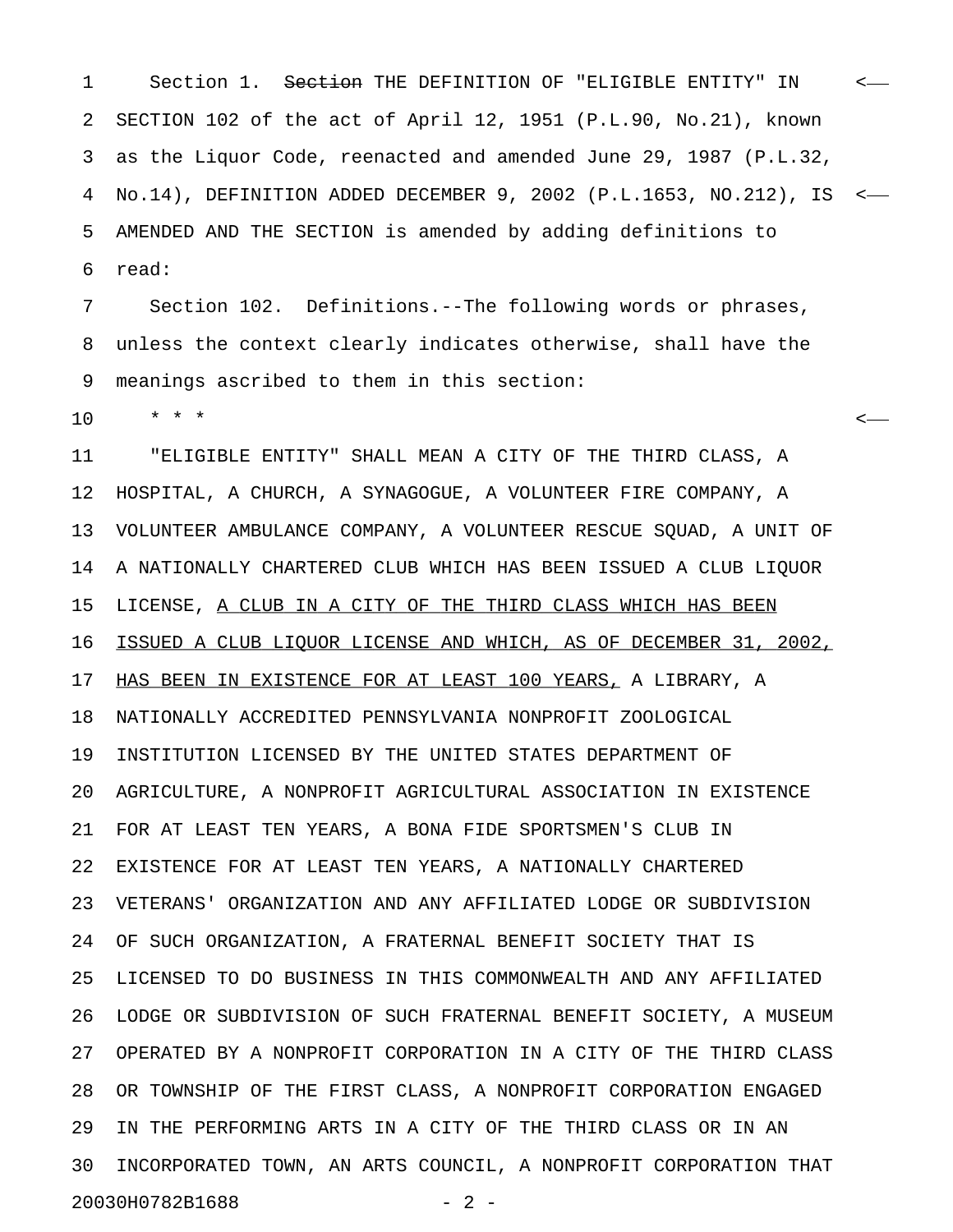1 OPERATES AN ARTS FACILITY OR MUSEUM IN A CITY OF THE THIRD CLASS 2 IN THE COUNTY OF THE FOURTH CLASS, A NONPROFIT ORGANIZATION AS 3 DEFINED UNDER SECTION 501(C)(3) OF THE INTERNAL REVENUE CODE OF 4 1986 (PUBLIC LAW 99-514, 26 U.S.C. § 501(C)(3)) WHOSE PURPOSE IS 5 TO PROTECT THE ARCHITECTURAL HERITAGE OF BOROUGHS AND WHICH HAS 6 BEEN RECOGNIZED AS SUCH BY A MUNICIPAL RESOLUTION, OR A 7 NONPROFIT ORGANIZATION AS DEFINED UNDER SECTION 501(C)(3) OF THE 8 INTERNAL REVENUE CODE OF 1986 (PUBLIC LAW 99-514, 26 U.S.C. § 9 501(C)(3)) CONDUCTING A REGATTA IN A CITY OF THE SECOND CLASS 10 WITH THE PERMIT TO BE USED ON STATE PARK GROUNDS OR CONDUCTING A 11 FAMILY-ORIENTED CELEBRATION AS PART OF WELCOME AMERICA IN A CITY 12 OF THE FIRST CLASS ON PROPERTY LEASED FROM THAT CITY FOR MORE 13 THAN FIFTY YEARS.

 $14$  \* \* \*

15 The <u>"Proper supervision"</u> shall mean a person twenty-five years of 16 age or older, who is directly responsible for the care and 17 conduct of a minor or minors while on the licensed premises, and 18 who keeps the minor or minors within his or her sight or 19 hearing. If the licensee, an employe of a licensee or anyone 20 else paid by the licensee is performing as proper supervisor 21 then that person may not perform any other employment-related 22 duties; otherwise proper supervision shall consist of unpaid 23 volunteers.  $24 \times * * * *$ 25 . Social gathering" shall mean events marketed to or catering 26 to minors in whole or in part for which proper notice has been

27 provided to the Bureau of Enforcement and at which time no

28 alcohol is served and all alcohol is removed or secured by lock 29 and key at the licensed premises.

30 \* \* \*

20030H0782B1688 - 3 -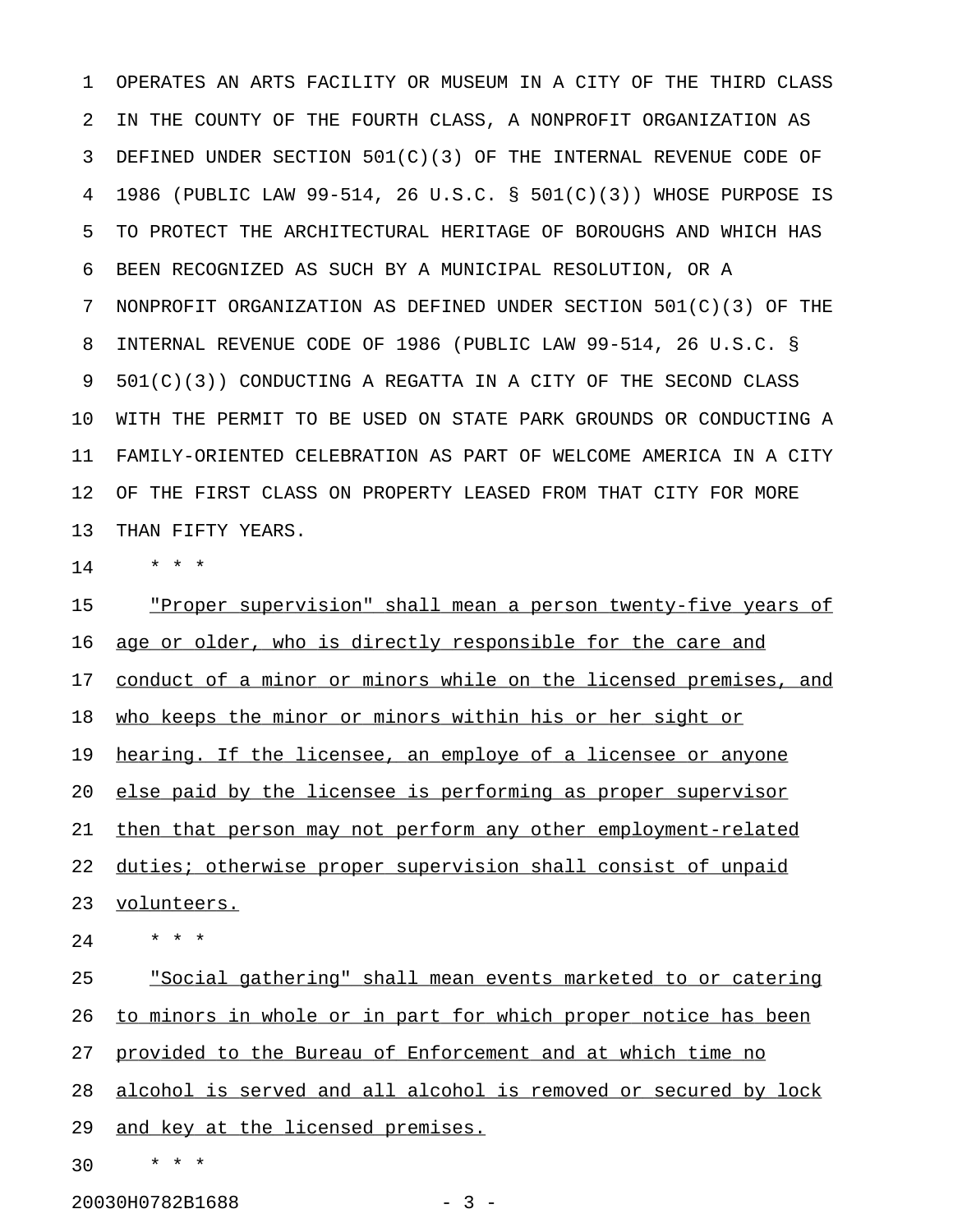1 Section 2. Section 211 of the act is amended by adding a 2 subsection to read: 3 Section 211. Enforcement.--\* \* \* 4 (f) Funding for the enforcement bureau shall be provided by < \_\_\_\_\_\_\_\_\_\_\_\_\_\_\_\_\_\_\_\_\_\_\_\_\_\_\_\_\_\_\_\_\_\_\_\_\_\_\_\_\_\_\_\_\_\_\_\_\_\_\_\_\_\_\_\_\_\_\_\_ 5 the board. Each year, the Pennsylvania State Police shall 6 (F) EACH YEAR, THE PENNSYLVANIA STATE POLICE SHALL include  $\sim$ 7 with its application to the board GENERAL ASSEMBLY for annual  $\sim$ 8 funding for the enforcement bureau, the following: 9 (1) A complete audit of all expenditures of the enforcement 10 <u>bureau for the period of one year prior to the request for</u> 11 funds. 12 (2) A projected budget of expenses for the coming one-year 13 period.

14 (3) A review of the content of the enforcement bureau's

15 force of civilian officers, as it relates to its multiracial and 16 bilingual characteristics.

17 Section 3. Section 305(a) and (h) of the act, amended 18 February 21, 2002 (P.L.103, No.10) and December 9, 2002 19 (P.L.1653, No.212), are amended to read:

20 Section 305. Sales by Pennsylvania Liquor Stores.--(a) 21 [Every Pennsylvania Liquor Store shall keep in stock for sale 22 such classes, varieties and brands of liquor and alcohol as the 23 board shall prescribe. Every Pennsylvania Liquor Store shall be 24 authorized to sell combination packages. If any person shall 25 desire to purchase any class, variety or brand of liquor or 26 alcohol which any such store does not have in stock, it shall be 27 the duty of such store immediately to order the same upon the 28 payment of a reasonable deposit by the purchaser in such 29 proportion of the approximate cost of the order as shall be 30 prescribed by the regulations of the board. No purchaser may be 20030H0782B1688 - 4 -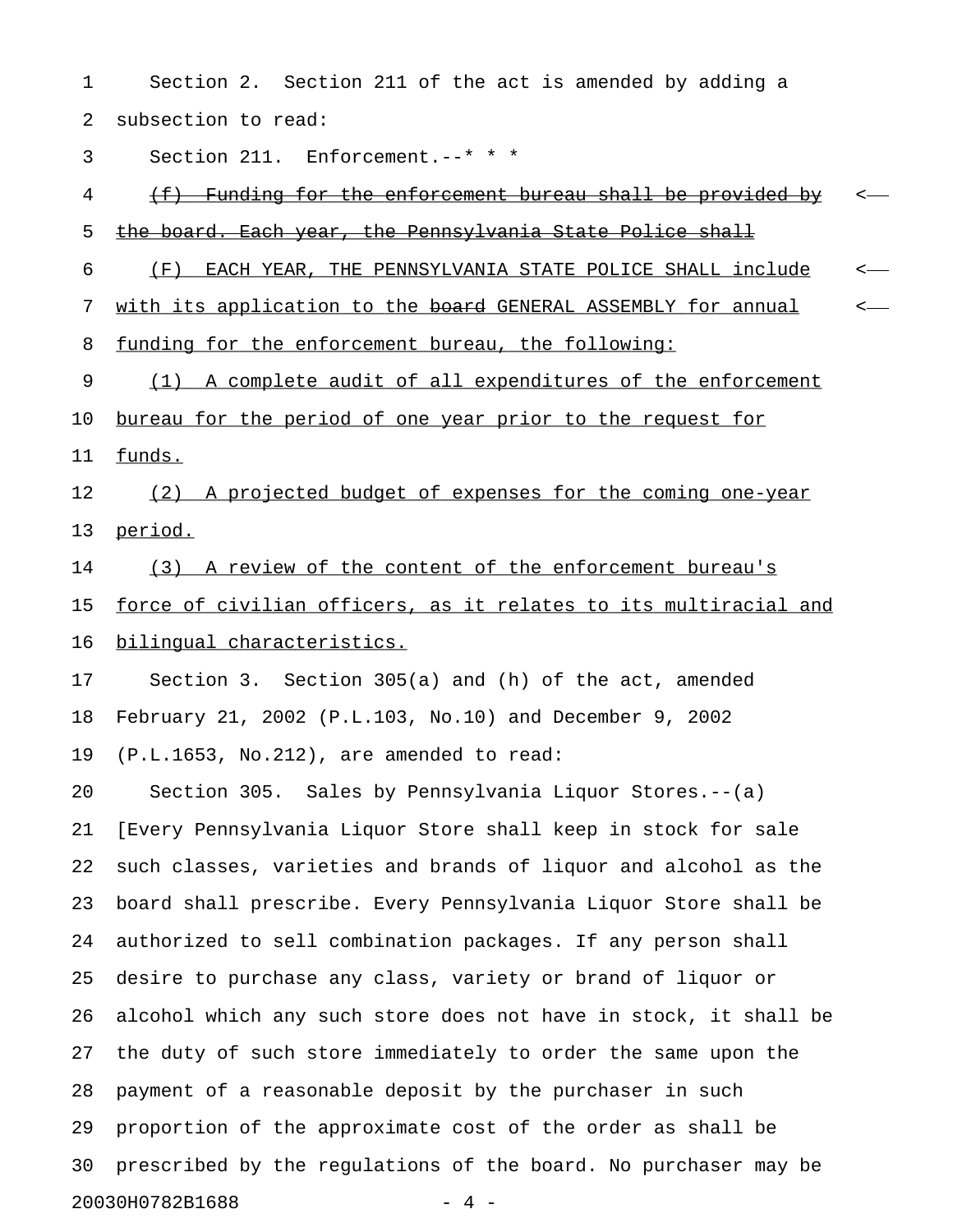1 required to purchase more than two bottles or containers of the 2 product, provided that such product is available through the 3 State store system.] The board shall in its discretion determine 4 where and what classes, varieties and brands of liquor and 5 alcohol it shall make available to the public and where such 6 liquor and alcohol will be sold. If a person desires to purchase 7 a class, variety or brand of liquor or alcohol not currently 8 available from the board, he or she may place a special order 9 <u>for such item so long as the order is for two or more bottles.</u> 10 The board may require a reasonable deposit from the purchaser as 11 a condition for accepting the order. The customer shall be 12 notified immediately upon the arrival of the goods. 13 In computing the retail price of such special orders for 14 liquor or alcohol, the board shall not include the cost of 15 freight or shipping before applying the mark-up and taxes but 16 shall add the freight or shipping charges to the price after the 17 mark-up and taxes have been applied.

18 Unless the customer pays for and accepts delivery of any such 19 special order within ten days after notice of arrival, the store 20 may place it in stock for general sale and the customer's 21 deposit shall be forfeited.

22 \* \* \*

23 (h) Every Pennsylvania Liquor Store shall sell gift 24 certificates which may be redeemed for liquor. In addition, the 25 board may sell corkscrews, wine accessories, trade publications 26 and wine sleeves at Pennsylvania Liquor Stores.

27 SECTION 4. SECTION 406(A)(1) OF THE ACT, AMENDED DECEMBER 9, < 28 2002 (P.L.1653, NO.212), IS AMENDED TO READ:

29 SECTION 406. SALES BY LIQUOR LICENSEES; RESTRICTIONS.--(A) 30 (1) EVERY HOTEL, RESTAURANT OR CLUB LIQUOR LICENSEE MAY SELL 20030H0782B1688 - 5 -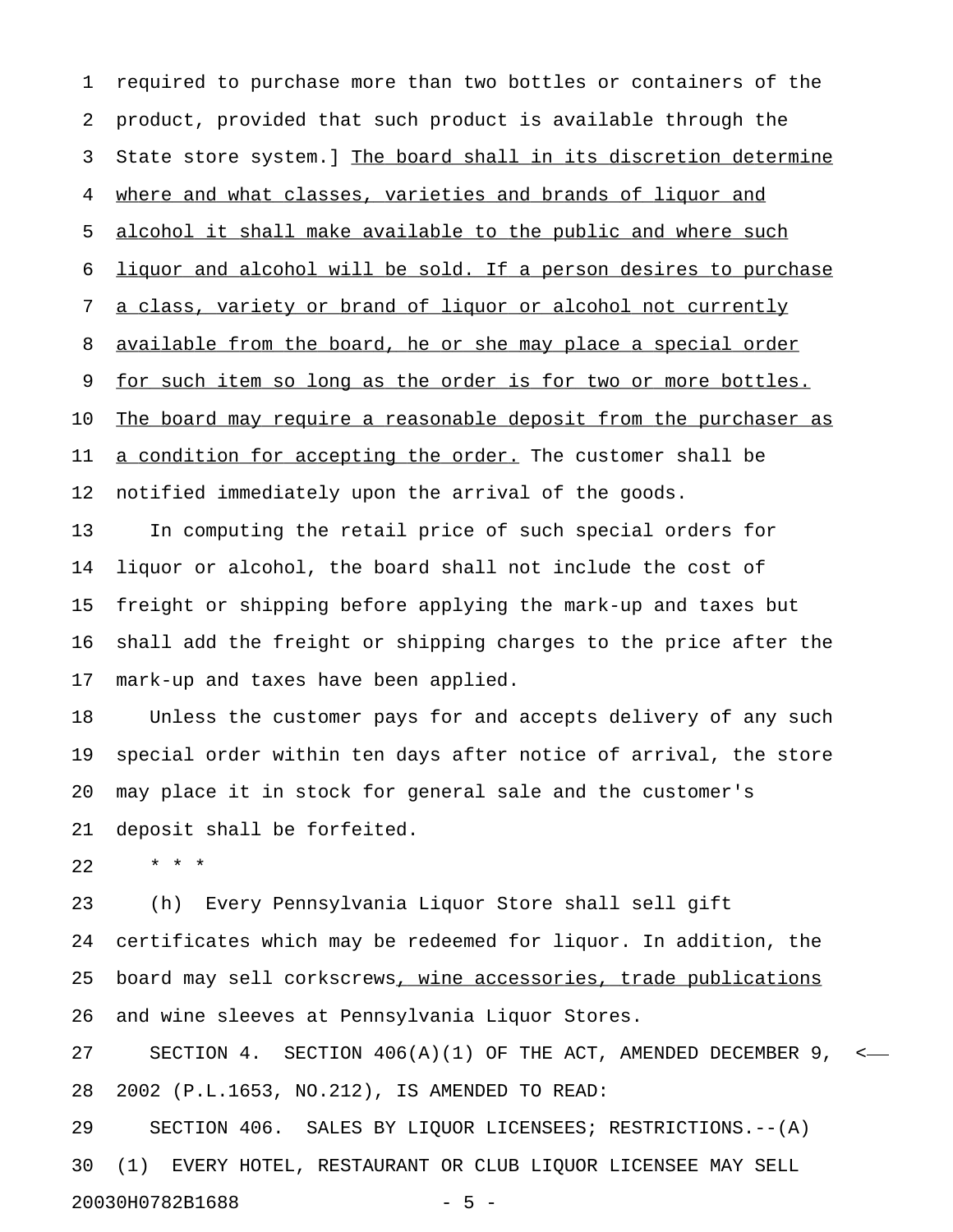1 LIQUOR AND MALT OR BREWED BEVERAGES BY THE GLASS, OPEN BOTTLE OR 2 OTHER CONTAINER, AND IN ANY MIXTURE, FOR CONSUMPTION ONLY IN 3 THAT PART OF THE HOTEL OR RESTAURANT HABITUALLY USED FOR THE 4 SERVING OF FOOD TO GUESTS OR PATRONS, OR IN A BOWLING ALLEY THAT 5 IS IMMEDIATELY ADJACENT TO AND UNDER THE SAME ROOF AS A 6 RESTAURANT [WHEN NO MINORS ARE PRESENT, UNLESS MINORS WHO ARE 7 PRESENT ARE UNDER PROPER SUPERVISION AS DEFINED IN SECTION 493, 8 IN THE BOWLING ALLEY], AND IN THE CASE OF HOTELS, TO GUESTS, AND 9 IN THE CASE OF CLUBS, TO MEMBERS, IN THEIR PRIVATE ROOMS IN THE 10 HOTEL OR CLUB. NO CLUB LICENSEE NOR ITS OFFICERS, SERVANTS, 11 AGENTS OR EMPLOYES, OTHER THAN ONE HOLDING A CATERING LICENSE, 12 SHALL SELL ANY LIQUOR OR MALT OR BREWED BEVERAGES TO ANY PERSON 13 EXCEPT A MEMBER OF THE CLUB. THE HOLDER OF A RESTAURANT LICENSE 14 LOCATED IN A HOTEL MAY SELL LIQUOR OR MALT OR BREWED BEVERAGES 15 FOR CONSUMPTION IN THAT PART OF THE RESTAURANT HABITUALLY USED 16 FOR THE SERVING OF MEALS TO PATRONS AND ALSO TO GUESTS IN 17 PRIVATE GUEST ROOMS IN THE HOTEL. FOR THE PURPOSE OF THIS 18 PARAGRAPH, ANY PERSON WHO IS AN ACTIVE MEMBER OF ANOTHER CLUB 19 WHICH IS CHARTERED BY THE SAME STATE OR NATIONAL ORGANIZATION 20 SHALL HAVE THE SAME RIGHTS AND PRIVILEGES AS MEMBERS OF THE 21 PARTICULAR CLUB. FOR THE PURPOSE OF THIS PARAGRAPH, ANY PERSON 22 WHO IS AN ACTIVE MEMBER OF ANY VOLUNTEER FIREFIGHTING COMPANY, 23 ASSOCIATION OR GROUP OF THIS COMMONWEALTH, WHETHER INCORPORATED 24 OR UNINCORPORATED, SHALL UPON THE APPROVAL OF ANY CLUB COMPOSED 25 OF VOLUNTEER FIREMEN LICENSED UNDER THIS ACT, HAVE THE SAME 26 SOCIAL RIGHTS AND PRIVILEGES AS MEMBERS OF SUCH LICENSED CLUB. 27 FOR THE PURPOSES OF THIS PARAGRAPH, THE TERM "ACTIVE MEMBER" 28 SHALL NOT INCLUDE A SOCIAL MEMBER. ANY CLUB LICENSEE WHICH IS 29 EITHER AN INCORPORATED UNIT OF A NATIONAL VETERANS' ORGANIZATION 30 OR AN AFFILIATED ORGANIZATION AS DEFINED IN SECTION 461.1 SHALL 20030H0782B1688 - 6 -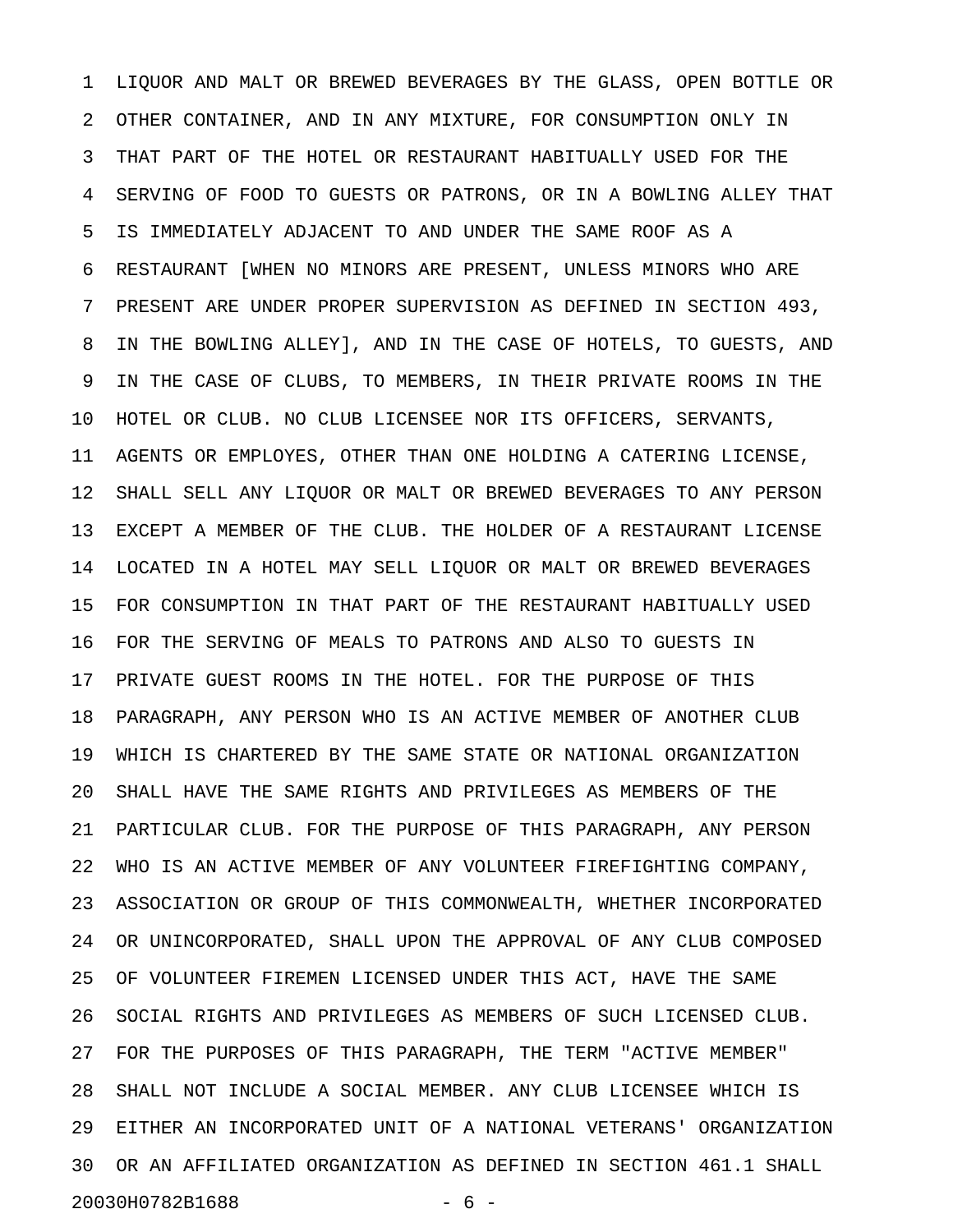1 BE PERMITTED TO SELL LIQUOR OR MALT OR BREWED BEVERAGES TO ANY 2 ACTIVE MEMBER OF ANOTHER UNIT WHICH IS CHARTERED BY THE SAME 3 NATIONAL VETERANS' ORGANIZATION OR TO ANY MEMBER OF A NATIONALLY 4 CHARTERED AUXILIARY ASSOCIATED WITH THE SAME NATIONAL VETERANS' 5 ORGANIZATION.

6 \* \* \*

7 SECTION 5. SECTION 440 OF THE ACT, AMENDED MAY 31, 1996 8 (P.L.312, NO.49), IS AMENDED TO READ:

9 SECTION 440. SALES BY MANUFACTURERS OF MALT OR BREWED 10 BEVERAGES; MINIMUM QUANTITIES.--NO MANUFACTURER SHALL SELL ANY 11 MALT OR BREWED BEVERAGES FOR CONSUMPTION ON THE PREMISES WHERE 12 SOLD, NOR SELL OR DELIVER ANY SUCH MALT OR BREWED BEVERAGES IN 13 OTHER THAN ORIGINAL CONTAINERS APPROVED AS TO CAPACITY BY THE 14 BOARD, NOR IN QUANTITIES OF LESS THAN A CASE OR ORIGINAL 15 CONTAINERS CONTAINING [ONE HUNDRED TWENTY-EIGHT] SIXTY-FOUR 16 OUNCES OR MORE WHICH MAY BE SOLD SEPARATELY; NOR SHALL ANY 17 MANUFACTURER MAINTAIN OR OPERATE WITHIN THE COMMONWEALTH ANY 18 PLACE OR PLACES OTHER THAN THE PLACE OR PLACES COVERED BY HIS OR 19 ITS LICENSE WHERE MALT OR BREWED BEVERAGES ARE SOLD OR WHERE 20 ORDERS ARE TAKEN.

21 SECTION 6. SECTIONS 442(B) AND 491(6) OF THE ACT ARE AMENDED 22 TO READ:

23 SECTION 442. RETAIL DISPENSERS' RESTRICTIONS ON PURCHASES 24 AND SALES.--\* \* \*

25 (B) NO RETAIL DISPENSER SHALL SELL ANY MALT OR BREWED 26 BEVERAGES FOR CONSUMPTION ON THE LICENSED PREMISES EXCEPT IN A 27 ROOM OR ROOMS OR PLACE ON THE LICENSED PREMISES AT ALL TIMES 28 ACCESSIBLE TO THE USE AND ACCOMMODATION OF THE GENERAL PUBLIC, 29 BUT THIS SECTION SHALL NOT BE INTERPRETED TO PROHIBIT A RETAIL 30 DISPENSER FROM SELLING MALT OR BREWED BEVERAGES IN A HOTEL OR 20030H0782B1688 - 7 -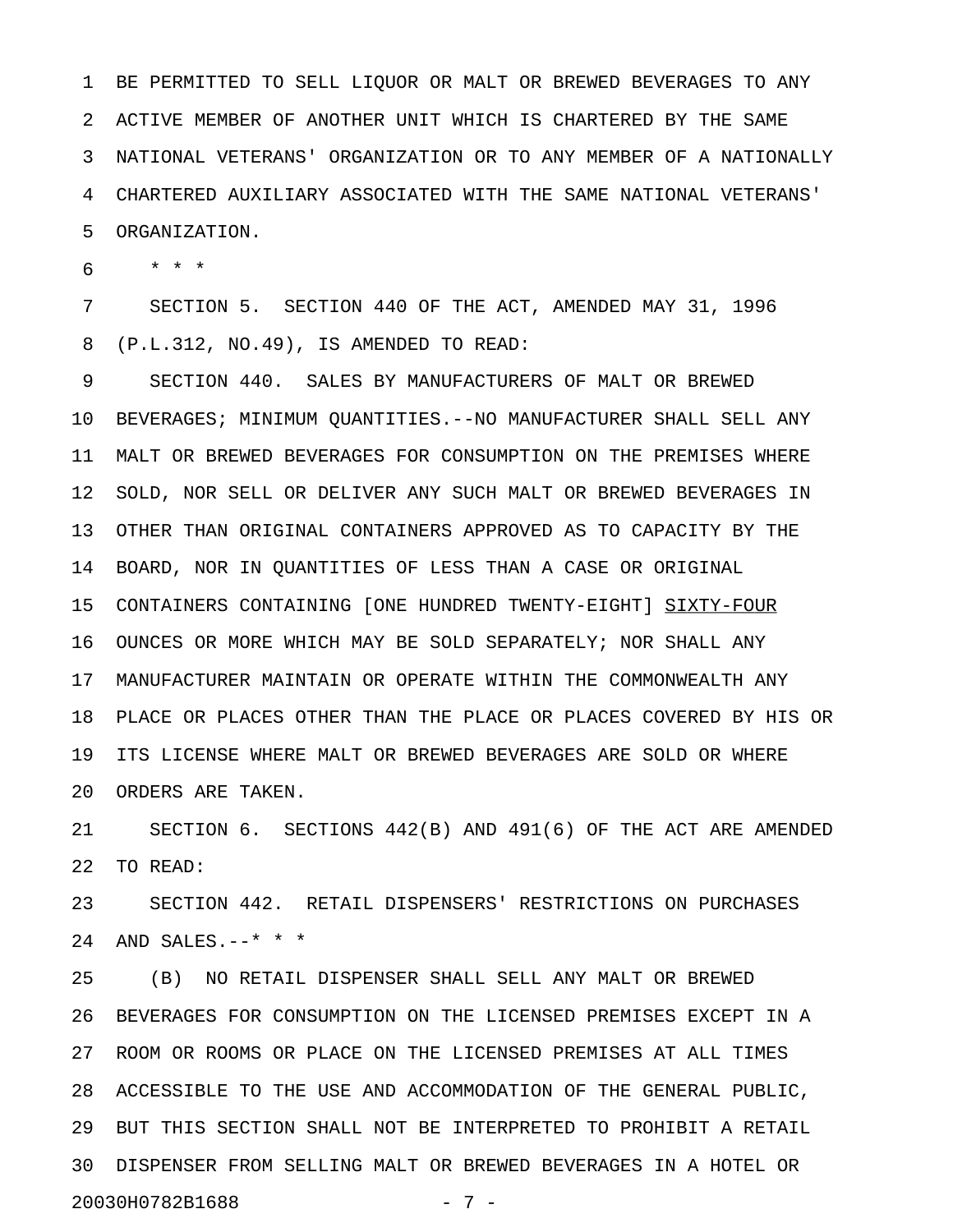1 CLUB HOUSE IN ANY ROOM OF SUCH HOTEL OR CLUB HOUSE OCCUPIED BY A 2 BONA FIDE REGISTERED GUEST OR MEMBER ENTITLED TO PURCHASE THE 3 SAME OR TO PROHIBIT A RETAIL DISPENSER FROM SELLING MALT OR 4 BREWED BEVERAGES IN A BOWLING ALLEY [WHEN NO MINORS ARE PRESENT, 5 UNLESS MINORS WHO ARE PRESENT ARE UNDER PROPER SUPERVISION AS 6 DEFINED IN SECTION 493,] WHERE THE LICENSED PREMISES AND BOWLING 7 ALLEY ARE IMMEDIATELY ADJACENT AND UNDER THE SAME ROOF.

8 \* \* \*

9 SECTION 491. UNLAWFUL ACTS RELATIVE TO LIQUOR, ALCOHOL AND 10 LIQUOR LICENSEES.--

11 IT SHALL BE UNLAWFUL--

 $12 + * * * *$ 

13 (6) SALES BY RESTAURANT AND HOTEL LIQUOR LICENSEES. FOR ANY 14 RESTAURANT OR HOTEL LICENSEE, HIS SERVANTS, AGENTS OR EMPLOYES, 15 TO SELL ANY LIQUOR OR MALT OR BREWED BEVERAGES FOR CONSUMPTION 16 ON THE LICENSED PREMISES EXCEPT IN A ROOM OR ROOMS OR PLACE ON 17 THE LICENSED PREMISES AT ALL TIMES ACCESSIBLE TO THE USE AND 18 ACCOMMODATION OF THE GENERAL PUBLIC, BUT THIS SECTION SHALL NOT 19 BE INTERPRETED TO PROHIBIT A RESTAURANT LIQUOR LICENSEE FROM 20 PROVIDING PRIVATE AFFAIRS THE PRIMARY FUNCTION OF WHICH IS FOR 21 CATERING ONLY TO WEDDINGS OR SPECIAL OCCASIONS ARRANGED TWENTY-22 FOUR HOURS IN ADVANCE, NOR TO PROHIBIT A HOTEL LICENSEE, OR A 23 RESTAURANT LICENSEE WHEN THE RESTAURANT IS LOCATED IN A HOTEL, 24 FROM SELLING LIQUOR OR MALT OR BREWED BEVERAGES IN ANY ROOM OF 25 SUCH HOTEL OCCUPIED BY A BONA FIDE GUEST OR TO PROHIBIT A 26 RESTAURANT LICENSEE FROM SELLING LIQUOR OR MALT OR BREWED 27 BEVERAGES IN A BOWLING ALLEY [WHEN NO MINORS ARE PRESENT] WHERE 28 THE RESTAURANT AND BOWLING ALLEY ARE IMMEDIATELY ADJACENT AND 29 UNDER THE SAME ROOF.

30 \* \* \*

20030H0782B1688 - 8 -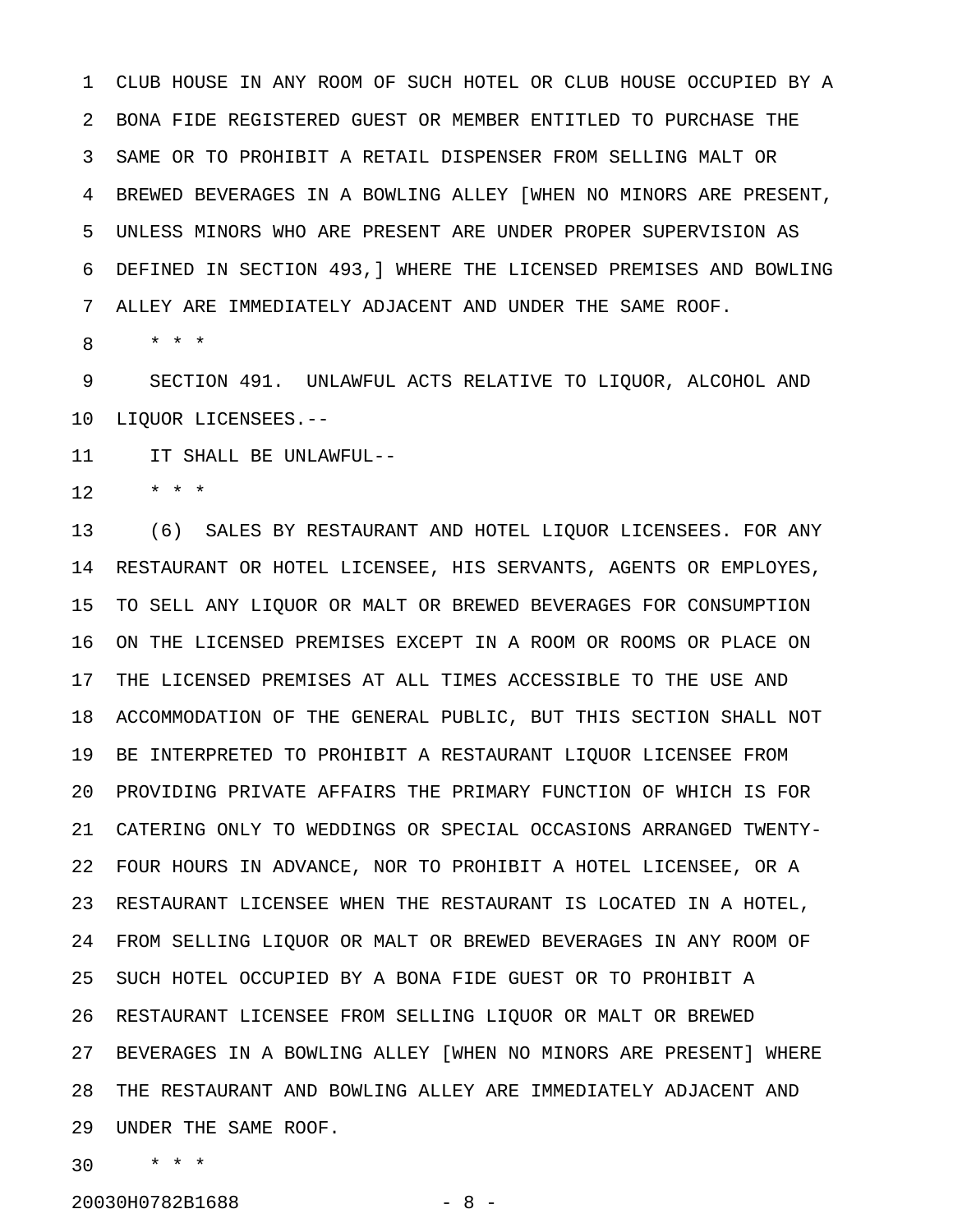1 Section 4 7. Section 493(14) of the act, amended December 9, < 2 2002 (P.L.1653, No.212), is amended to read:

3 Section 493. Unlawful Acts Relative to Liquor, Malt and 4 Brewed Beverages and Licensees.--The term "licensee," when used 5 in this section, shall mean those persons licensed under the 6 provisions of Article IV, unless the context clearly indicates 7 otherwise.

8 It shall be unlawful--

9 \* \* \*

10 (14) Permitting Undesirable Persons or Minors to Frequent 11 Premises. For any hotel, restaurant or club liquor licensee, or 12 any retail dispenser, his servants, agents or employes, to 13 permit persons of ill repute[,]  $or$  prostitutes [or minors] to</u> 14 frequent his licensed premises or any premises operated in 15 connection therewith.[, except minors accompanied by parents, \_ 16 guardians, or under proper supervision or except minors who 17 frequent any restaurant or retail dispensing licensee whose 18 sales of food and non-alcoholic beverages are equal to fifty per 19 centum or more of the combined gross sales of both food and 20 alcoholic beverages on the condition that alcoholic beverages 21 may not be served at the table or booth at which the said minor 22 is seated at the time (unless said minor is under proper 23 supervision as hereinafter defined) and on the further condition 24 that only table service of alcoholic beverages or take-out 25 service of beer shall be permitted in the room wherein the minor 26 is located: Provided, however, That it shall not be unlawful for 27 any hotel, restaurant or club liquor licensee or any retail 28 dispenser to permit minors under proper supervision upon the 29 licensed premises or any premises operated in connection 30 therewith for the purpose of a social gathering, even if such 20030H0782B1688 - 9 -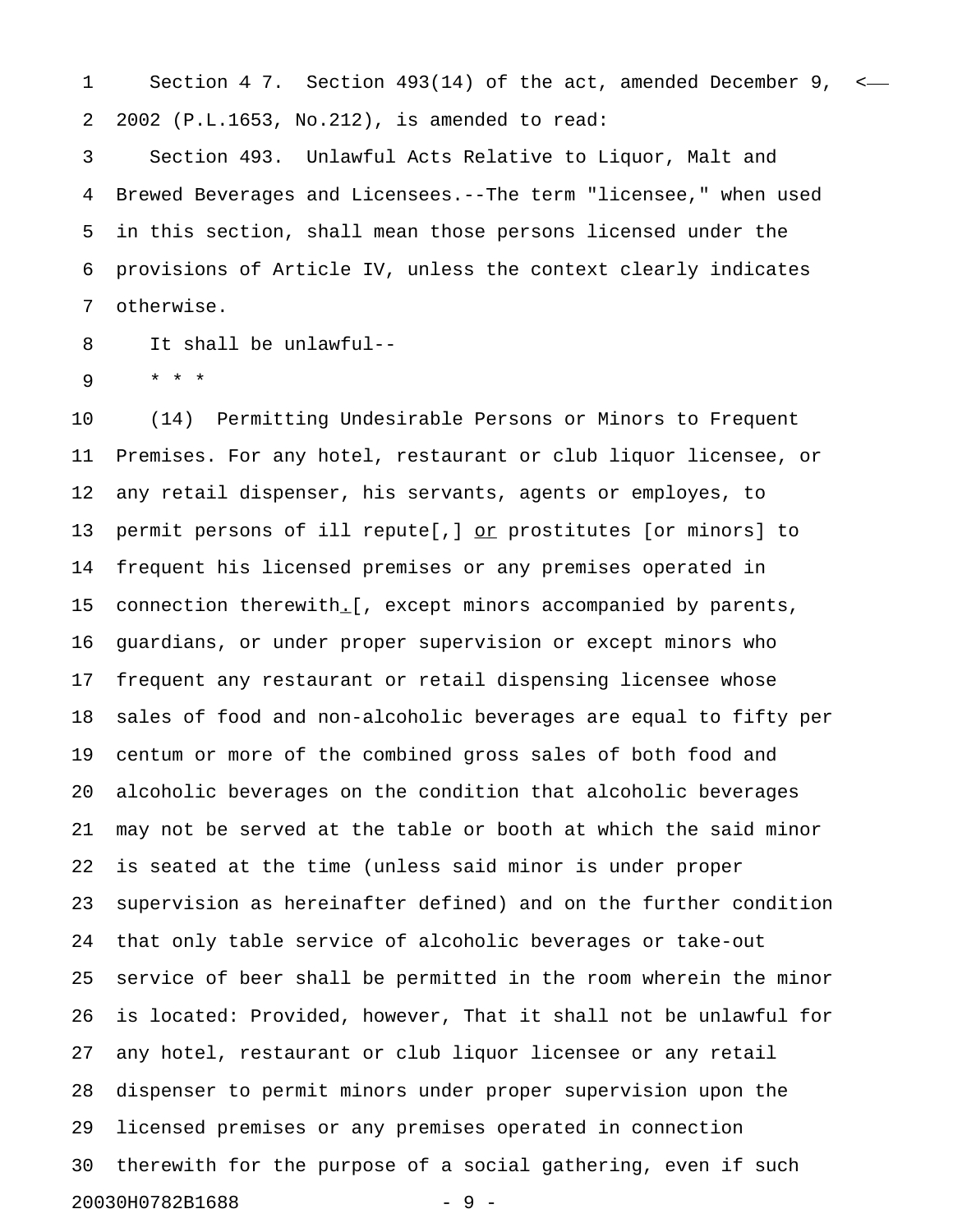1 gathering is exclusively for minors: And provided further, That 2 no liquor shall be sold, furnished or given to such minors nor 3 shall the licensee knowingly permit any liquor or malt or brewed 4 beverages to be sold, furnished or given to or be consumed by 5 any minor, and the area of such gathering shall be segregated 6 from the remainder of the licensed premises. In the event the 7 area of such gathering cannot be segregated from the remainder 8 of the licensed premises, all alcoholic beverages must be either 9 removed from the licensed premises or placed under lock and key 10 during the time the gathering is taking place. Written notice, 11 at least forty-eight (48) hours in advance of such gathering, 12 shall be given to the enforcement bureau. Any licensee violating 13 the provisions of this clause shall be subject to the provisions 14 of section 471. Nothing in this clause shall be construed to 15 make it unlawful for minors to frequent public venues or 16 performing arts facilities.

17 "Proper supervision," as used in this clause, means the 18 presence, on that portion of the licensed premises where a minor 19 or minors are present, of one person twenty-five years of age or 20 older for every five minors or part thereof who is directly 21 responsible for the care and conduct of such minor or minors 22 while on the licensed premises and in such proximity that the 23 minor or minors are constantly within his sight or hearing. The 24 presence of the licensee or any employe or security officer of 25 the licensee shall not constitute proper supervision.] Minors 26 may only frequent licensed premises if; (a) they are 27 accompanied by a parent; (b) they are accompanied by a legal 28 guardian; (c) they are under proper supervision; (d) they are 29 attending a social gathering; or (e) the hotel, restaurant or 30 retail dispenser licensee has gross sales of food and 20030H0782B1688 - 10 -